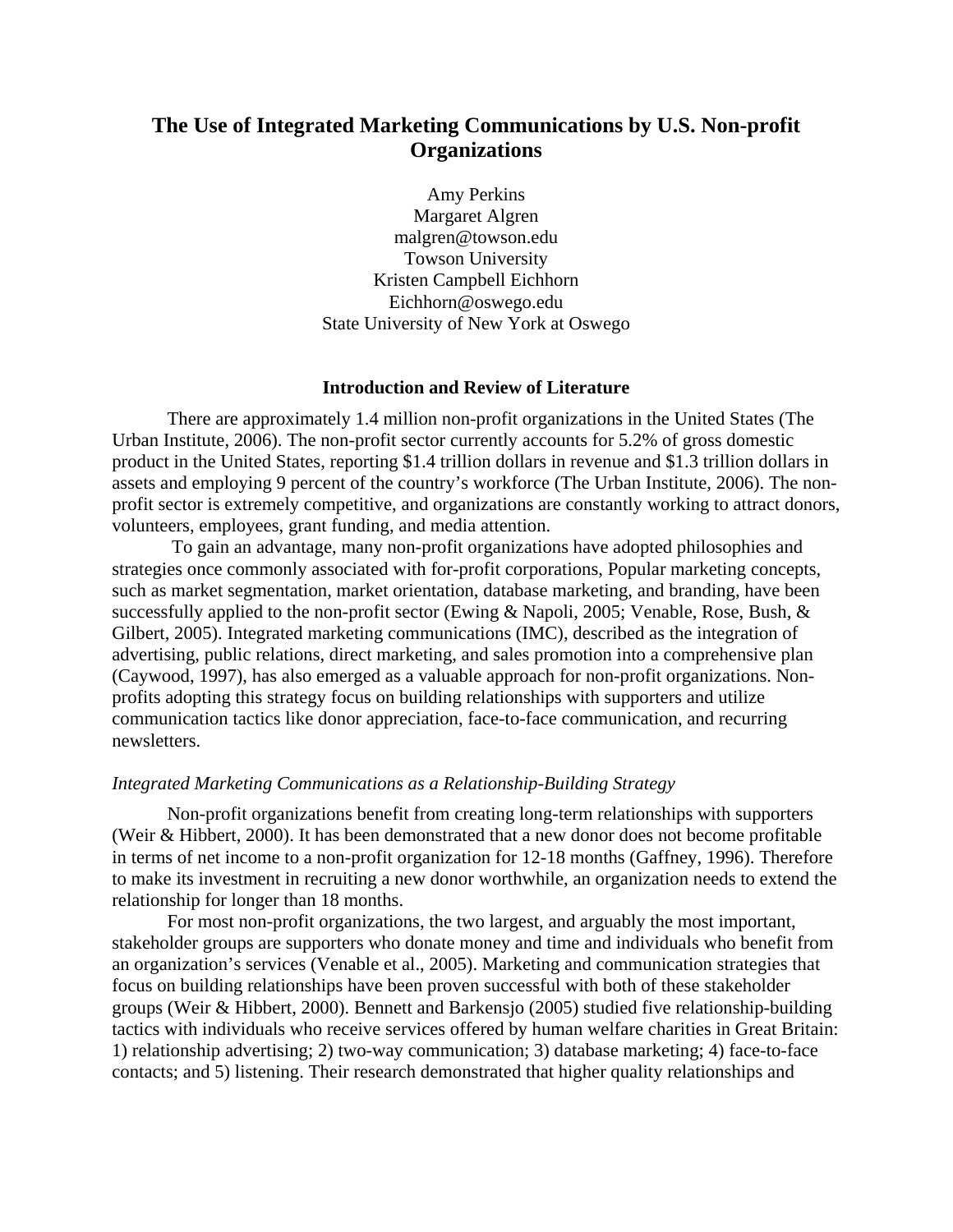higher levels of satisfaction were reported by service recipients of organizations that used higher quality relationship-building tactics.

Social exchange theory can be used to explain the concepts of relationships, commitment, and trust with respect to organizations. Developed by John Thibaut and Harold Kelley in 1959, social exchange theory proposes that people assess relationships in terms of consequences. Each relationship has costs and rewards associated with it, and the consequences of a relationship can be viewed in terms of the rewards received and the costs incurred (Thibaut & Kelley, 1959). Costs are "drawbacks that are perceived as unpleasant or holding us back from a goal," while rewards are "any benefits perceived as enjoyable or helping to achieve a specific aspiration" (Dainton & Zelley, 2005, p. 64). Applying this theory to the relationship between a person and a non-profit organization, relationship costs include a person's monetary costs, time, social commitment, and emotional investment (Bussell & Forbes, 2006). Rewards vary from person to person, but include tax advantages of donations, benefits of social affiliation with the organization, and satisfaction gained from helping others (Cermak, File, & Prince, 1994).

Social exchange theory considers relationships a highly selective matter because different relationships have different consequences for different people. When a person explores entering a new relationship, he or she assesses the required investments and expected benefits. The person compares the relationship's anticipated outcome, or cost-benefit ratio, to his or her comparison level (CL), which is "the standard against which the member evaluates the 'attractiveness' of the relationship or how satisfactory it is" (Thibaut & Kelley, 1959, p. 21). If the anticipated outcome is near his or her CL, the person is likely to be satisfied with the relationship (Thibaut & Kelley, 1959).

A person chooses whether to remain in or end an existing relationship depending on his or her comparison level of alternatives (CL<sub>alt</sub>), which is "the lowest level of outcomes a member will accept in the light of available opportunities" (Thibaut & Kelley, 1959, p. 21). The height of the CLalt depends on the quality of the best available alternative options for a person. If the relationship outcome drops below a person's  $CL_{alt}$ , he or she is expected to end the relationship (Thibaut & Kelley, 1959).

As relationships meet outcome expectations for rewards and costs, trust develops between the partners. They gain confidence in each other's reliability and integrity (Dwyer, Schurr, & Oh, 1987; Venable et al., 2005). The presence of trust represents the move from an unpredictable relationship to one characterized by stability where motives and behaviors can be predicted (Kingshott, 2005). As the partners fulfill expectations in the relationship their attractiveness to each other increases. The partners are motivated to continue the relationship because as satisfaction increases, the number of available alternatives for achieving the same level of satisfaction decreases. Commitment between relationship partners occurs when satisfaction reaches a level that precludes the expected outcome of all other available alternative relationships (Dwyer et al., 2006). Achieving this commitment level, or customer loyalty, is the ultimate goal of developing relationships for most organizations.

The concepts of trust and commitment are essential for building strong relationships, and as a result, they are of central importance to non-profit organizations. As one would expect, people are more willing to choose to support organizations that demonstrate high quality services (Parsons, 2007; Weir and Hibbert, 2000). Donors and volunteers must be able to trust that a given organization will use their donations of money and time responsibly (Venable et al., 2005). As predicted by social exchange theory, supporters will only continue to donate time and money to an organization when they are satisfied with the results (Bussell  $&$  Forbes, 2006). Ensuring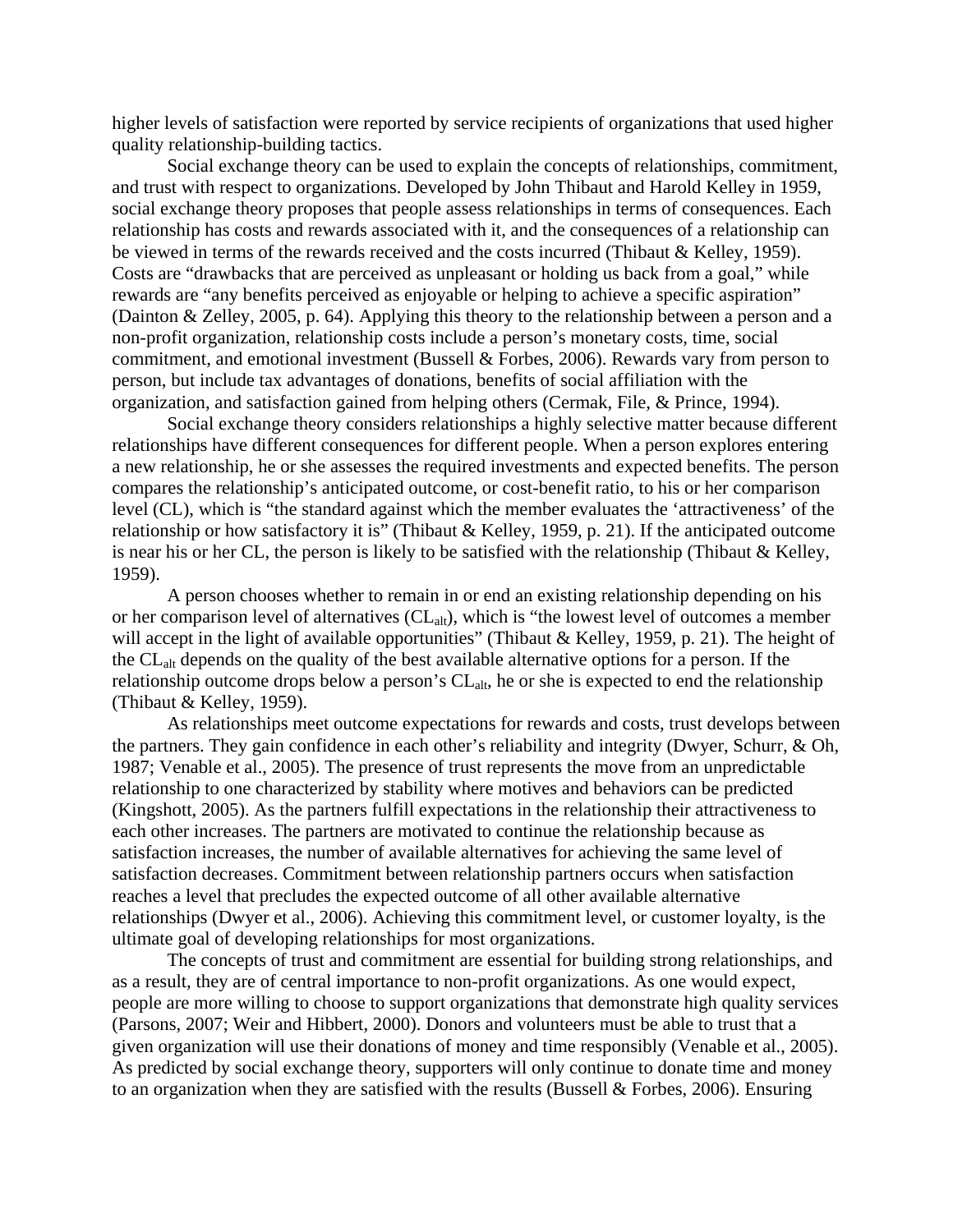that they are providing the rewards desired by supporters and that supporters' satisfaction levels are high should be a priority for non-profit organizations.

# **Research Questions**

 This research aims to expand the knowledge about United States non-profit organizations' current use of IMC to build relationships with stakeholders. The goals of the research are: (1) to determine what types of non-profit organizations currently use IMC as a relationship-building strategy, (2) to describe the content and use of IMC tactics, and (3) to examine the success of those tactics. In particular, this research examines the following questions:

*RQ1: What types of non-profit organizations are more likely to focus on relationship building as an important organizational strategy?* 

*RQ2: What communication tactics are considered successful by organizations that give a high importance to relationship building?* 

*RQ3: Is the success of specific tactics related to the success of building and sustaining relationships with specific stakeholders?* 

*RQ4: Is the success of specific tactics related to the benefits that the organization perceives as important to stakeholders?* 

*RQ5: Do organizations that focus on building relationships as an important organizational strategy have longer average relationships with supporters than those organizations that do not?* 

# **Method**

A quantitative online survey was distributed to a random sample of communication professionals at non-profit organizations.

## *Instrument*

A close-ended survey was developed to collect information from communication professionals at non-profit organizations. Eight variables were assessed in this study, including: 1)the importance of relationship marketing, 2) the perception of success in building and maintaining relationships with key stake holders (board members, community leaders, corporations, donors/volunteers, etc..), 3) average length of the relationships between the organization and supporters (donor, member/volunteers), 4) perceptions of success with 12 communication tactics to build/sustain relationships (advertising, mailings, emails, face-to-face, database marketing, etc.), 5) perception of benefits to organizational supporters (personal satisfaction from helping others, public recognition of support, social affiliation with other supporters, tax advantages of donations) 6) organizational age, 7) annual revenue, and 8) number of full time employees (full survey instrument available upon request).

# *Sampling Procedures*

A random sample of 1,000 organizations was selected from the population of 501(c) (3) public charities that filed IRS tax forms in 2005. The random sample was stratified by annual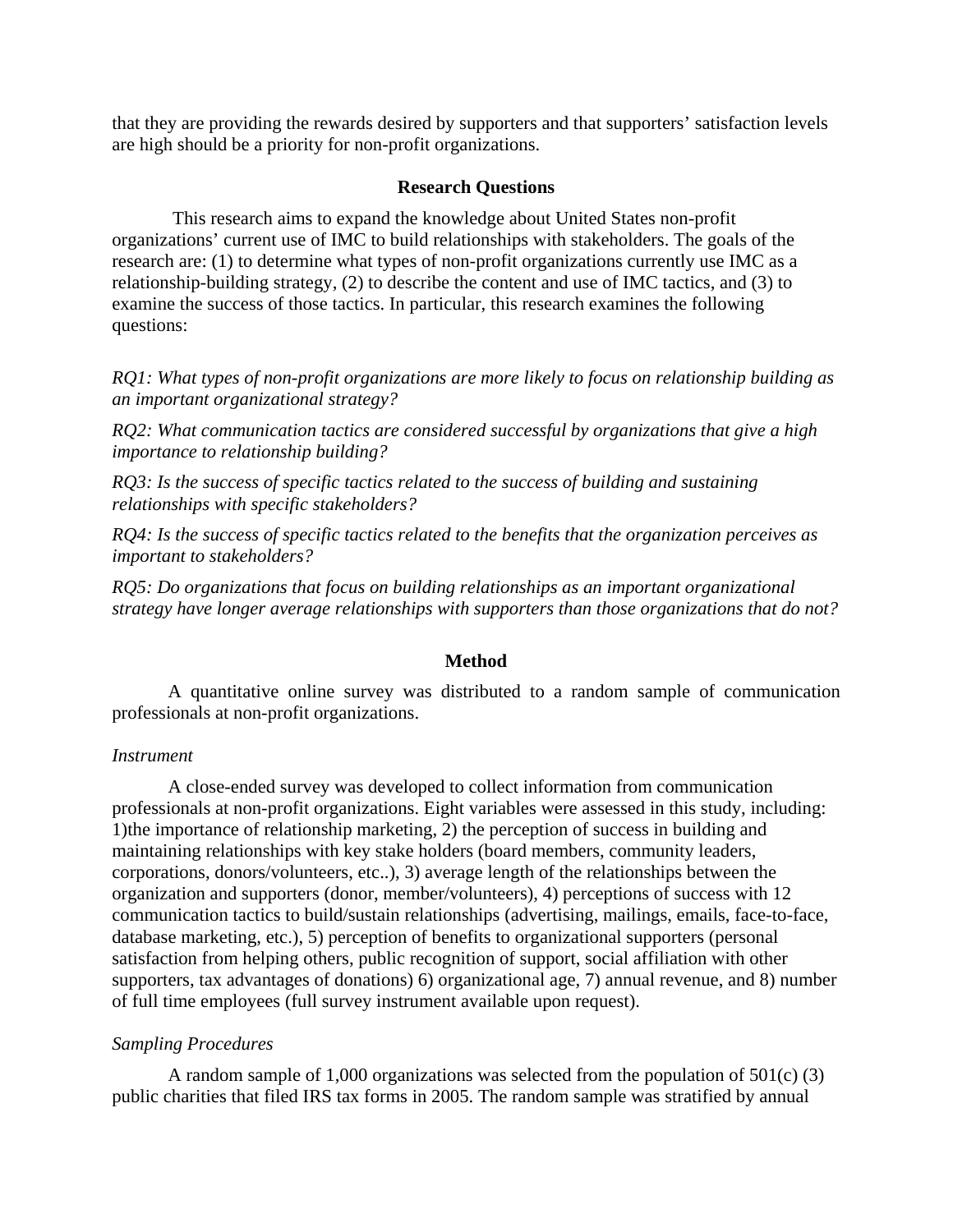revenue to ensure an accurate representation of the total population. The random sample was drawn from the National Center for Charitable Statistics, a data clearinghouse on the United States non-profit sector. After selection of organizations, online searches and telephone calls were used to identify email addresses for each organization in the sample. The online survey was sent to the organizations, and after approximately one week a follow-up email was sent to nonresponding organizations. Due to low response rate, an additional 400 organizations were randomly selected, once again stratified for annual revenue, and added to the sample. Online surveys and follow-up emails were also sent to these 400 organizations.

*Sample Population.* Two hundred and twelve completed survey responses were obtained for a response rate of 15.1%. Despite the attempt to receive responses from organizations with annual revenues that represented the population of  $501(c)(3)$  organizations, the participating organizations were skewed toward the highest revenue classification. The mean annual revenue for the participating organizations was between \$100,000 and \$499,999. The mean organizational age was between 10 and 24 years, and the mean number of full-time employees was between 5 and 9 employees.

 Of the 212 surveys completed, a narrow majority (53%) were completed by chief executive officers (CEO) or executive directors. Fourteen percent of surveys were completed by communications/marketing professionals and nine percent were completed by development/ fundraising professionals.

#### **Results**

#### Characteristics of Organizations Focusing on Relationship Building

The vast majority of organizations participating in the survey (90%) rated relationship building as an important organizational strategy. The importance of the strategy was significantly correlated with annual revenue, ( $r^2 = .021$ ,  $p < .05$ ,  $n = 212$ ) (see Table 5.1). However, the importance was not significantly correlated with either organizational age or number of full-time employees.

#### *Success of Communication Tactics*

The success of 12 communication tactics in building and sustaining relationships with supporters was analyzed. The success of database marketing  $(r^2 = .02, p < .05, n = 205)$ , face-toface communication ( $r^2 = .032$ ,  $p < .01$ ,  $n = 212$ ), and listening ( $r^2 = .032$ ,  $p < .01$ ,  $n = 209$ ) was significantly correlated with an organization's view of relationship building (see Table 5.2).

# *Success of specific communication tactics and success of building and sustaining relationships with specific stakeholders*

Like all organizations, non-profit organizations have many different stakeholders and are likely to use different communication tactics to reach each group. The success of face-to-face communication, listening, and ongoing communication was significantly correlated to the success of building relationships with all stakeholder groups (see Table 5.3). Success of Communication Tactics and Types of Organizational Benefits

Non-profit organizations offer supporters many types of benefits. Some benefits are intrinsic like the personal satisfaction gained from helping people while others are extrinsic like the tax advantages of donations (Cermak et al., 1994). This research found that the success of communication tactics varies depending on the importance of the benefits an organization offers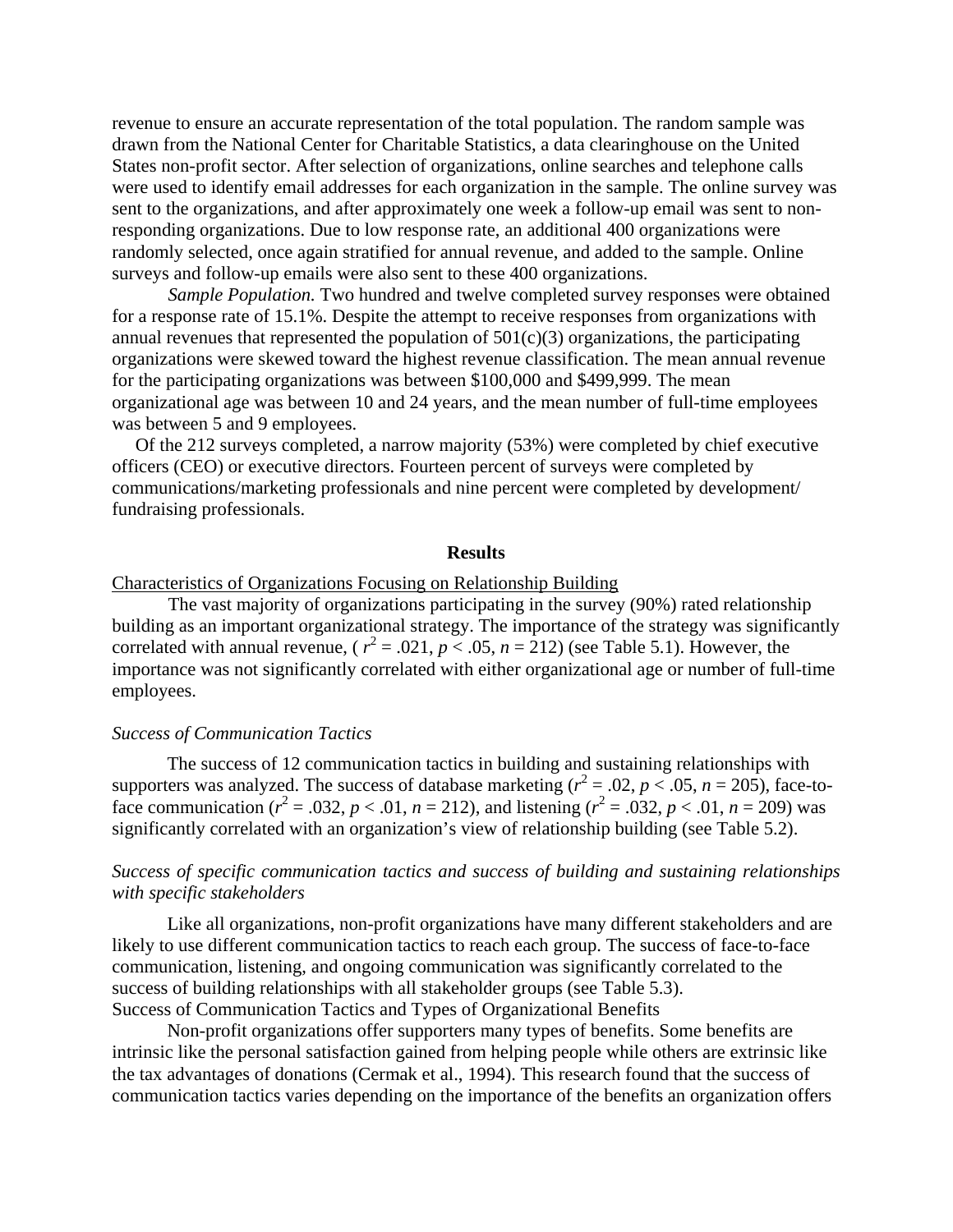supporters. The success ratings of donor/volunteer appreciation and mailings as tactics were significantly correlated with the importance of all four identified benefits offered by organizations (see Table 5.4).

# *Use of Relationship Building as an Organizational Strategy and Length of Relationships with Supporters*

The vast majority of organizations (91%) reported average relationships with donors/volunteers of 18 months or longer. Almost 40% of organizations reported average relationships of more than 5 years in length. However, there was no significant correlation between an organization's view of relationship building and the average length of relationship with a donor/volunteer (see Table 5.5).

#### *Post-Hoc Analysis*

Regression analysis was conducted as a post-hoc analysis to further investigate the connection between relationship building as a strategy and an organization's income, age, and staff size. Using the importance of relationship building as the dependent variable and the organizational characteristics as independent variables, a stepwise multiple regression was conducted. The three organizational characteristics explained a significant proportion of variance in an organization's view of relationship building,  $R^2 = .04$ , (F (3, 208) = 2.95, p < .05). Organizational age demonstrated a significant effect on an organization's view of relationship building (see Table 5.6).

#### **Discussion**

As prior research suggested, relationship-building strategies were found to be widely practiced by organizations in this sector. However, the success rate of various tactics and the success rate of building relationships with various stakeholder groups varied.

#### *Characteristics of Organizations Focusing on Relationship Building*

Overwhelmingly, the non-profit organizations that participated in this research indicated that they recognized the benefits of focusing on relationship building. In the survey results, the mean importance rating of relationship building was 4.23 (where 1 is "not at all important" to 5 "very important").

Organizations with higher annual revenue were more likely to rate relationship building as an important organizational strategy. This finding was not surprising as organizations with higher revenue and larger budgets are more likely to embrace more advanced concepts.

Although organizational age was significantly positively correlated with annual revenue, older organizations were not more likely to consider relationship building an important strategy. Only six participating organizations reported relationship building as not applicable or not at all important. These six organizations were all at least 10 years of age. The age category with the highest percentage of organizations that reported relationship building as a very important strategy was the youngest category (i.e., 0-4 years of age).

Perhaps older organizations are more set in their ways and resistant to switch to new practices. Older organizations were more likely to report success with fundraising appeals, mailings, and telemarketing, which are all fairly traditional communication approaches. Recently formed organizations may be more flexible and open to accepting newer practices. Older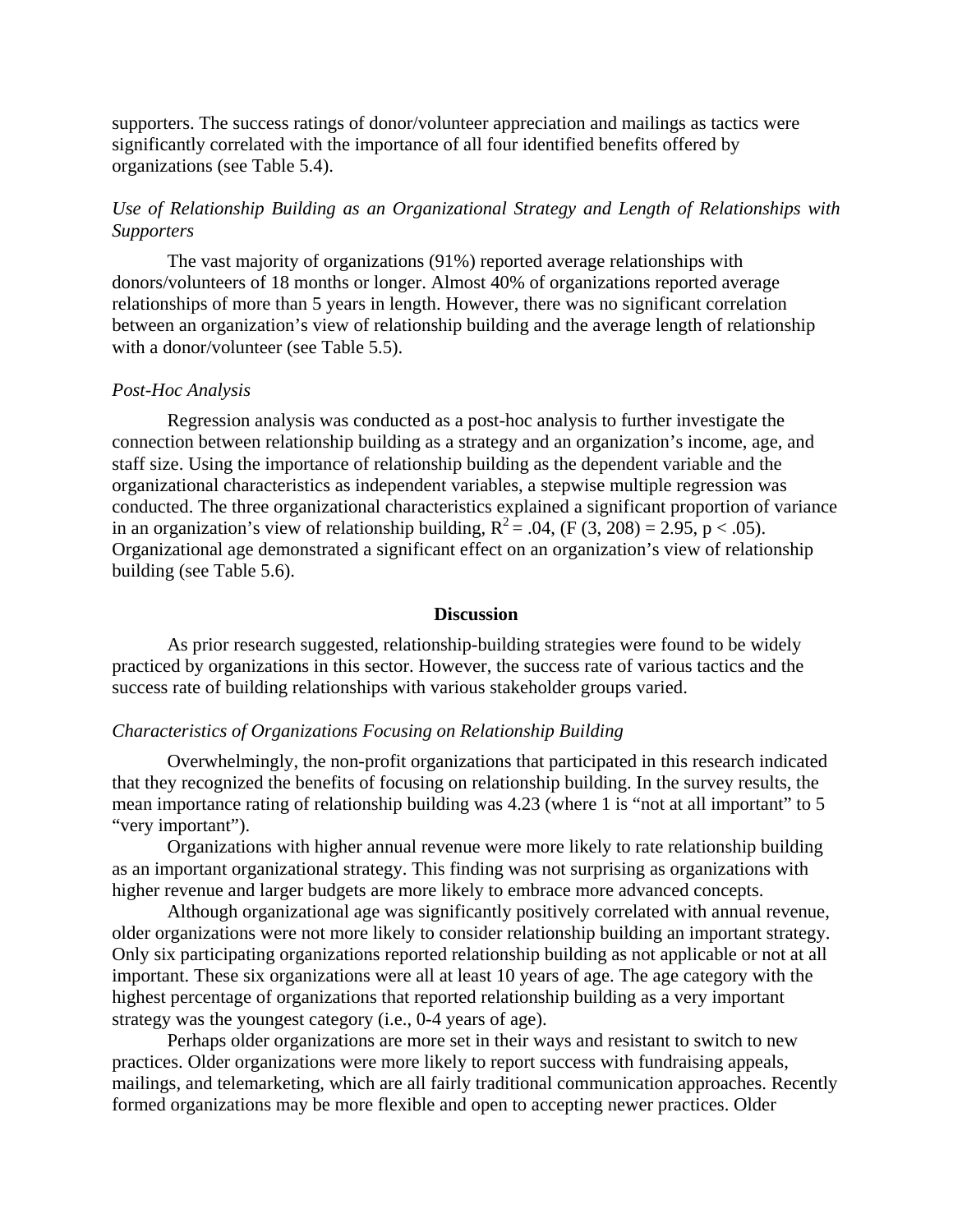organizations are also more likely to have long-standing, established relationships with supporters. Because they have methods that already have proven to be successful, these older organizations may not need to rely on relationship-building tactics in the same way as younger organizations that are still developing their supporter bases.

The research also found no significant correlation between the importance of relationship building and number of full-time employees. This research result was unexpected, partly because the number of employees was significantly positively correlated with annual revenue. It stands to reason that organizations with more employees should have increased ability to undertake relationship-building tactics, such as face-to-face communication or listening, which are often time-intensive.

The researcher suspects that the age categories provided in the survey may have influenced the results. Because information about non-profit organizations and staff size could not be located through secondary research, the researcher created the age categories based on her judgment. While the responses to the other demographic questions (i.e., age and annual revenue) were evenly distributed, 69% of participating organizations fell into the two smallest categories for number of full-time employees (i.e., 0-4 employees and 4-9 employees). If these categories had been narrowed, it is likely that fewer organizations would have been lumped together and more detail could have been obtained from the data.

The survey collected a category description of the participating non-profit organizations (e.g., education, health, human services). However, after initial review the data was not used in the analysis. Organizations of all descriptive types followed similar patterns based on age, income, and staff size. A high-income, long-established animal-related organization was more likely to act in a similar manner as a high-income, long-established arts organization than a lowincome, newly formed animal-related organization.

#### *Success of Communication Tactics*

Organizations that considered building relationships with supporters an important organizational strategy were more likely to have success using database marketing, face-to-face communication, and listening (i.e., obtaining feedback) than organizations less concerned with relationships. The results of this research question concur with the results of Bennett and Barkensjo's (2005) study of relationship marketing with service recipients. Higher quality versions of these three tactics were found to result in higher quality relationships with service recipients (Bennett & Barkensjo, 2005).

#### *Database Marketing*

Database marketing involves using a computer database of stakeholder information to segment markets and create targeted communication. Obviously, personally meaningful and relevant communication helps to build a relationship between a person and a non-profit organization. When communication from an organization meets information needs and fulfills expected rewards, people are more likely to experience satisfaction. Social exchange theory predicts that this satisfaction allows the relationship to continue and eventually leads to trust and commitment (Dywer et al., 1987; Thibaut & Kelley, 1959). Bombarding an individual with irrelevant information or no information at all is likely to result in dissatisfaction and the probable end of the relationship. Through computer monitoring of supporter interests and responses to previous communication efforts, database marketing will help organizations ensure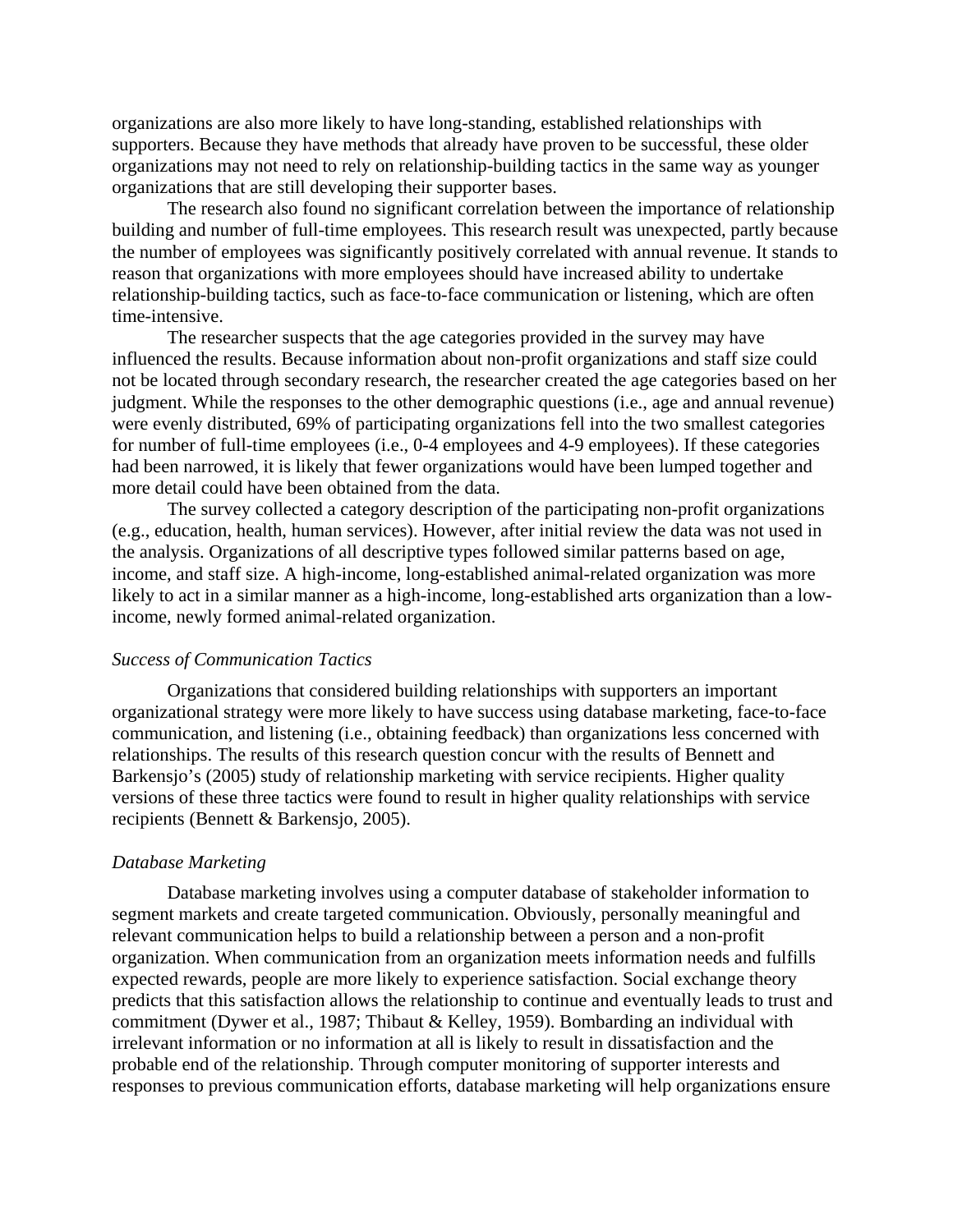that communication is relevant and meaningful to supporters, which will strengthen relationships.

#### *Face-to-Face Communication*

According to social exchange theory, individuals are assumed to enter and stay in a relationship when the benefits of the relationship outweigh the costs (Thibaut & Kelley, 1959). Face-to-face communication allows an individual unfamiliar with the organization to gain a more complete understanding of the non-profit entity than an impersonal fundraising letter or brochure. This communication method enables an individual to receive information about an organization and immediately have his or her questions about benefits and costs answered.

Face-to-face communication is also a means of providing individuals with expected relationship benefits, such as heartfelt appreciation for their support, an update on the organization's activities that provides supporters with a sense of accomplishment, or a free dinner. Face-to-face communication is arguably the most natural method for developing relationships so it makes sense that organizations interested in building relationships reported success with this tactic.

## *Listening*

Trust develops when a person's outcome expectations of the relationship are continually met, and this development of trust eventually leads to commitment and loyalty (Dwyer et al., 2006; Kingshott, 2005). Listening, or receiving feedback from supporters through opportunities like surveys or open houses, allows individuals to express the relationship outcomes they desire, as well as their current satisfaction or dissatisfaction with the organization. After receiving this feedback, the organization can incorporate supporters' suggestions into future plans and make any necessary adjustments to ensure that supporters are satisfied, which will make them likely to continue the relationship and develop loyalty to the organization.

#### *Communication tactics and building and sustaining relationships with specific stakeholders*

The survey results showed that organizations' success with various communication tactics was related to their success with building and sustaining relationships with various stakeholders. The success of face-to-face communication, listening, and ongoing communication with supporters had a significant positive correlation with success with all stakeholder groups. These three tactics offer universal benefits for both internal and external stakeholders. The value of the first two tactics, face-to-face communication and listening, in building relationships was addressed in the previous section.

The third tactic, ongoing communication, is likely to appeal to all audiences. Ongoing communication creates a sense of intimacy between relationship partners, which positively influences satisfaction, trust, and commitment (Remley, 1996). Social exchange theory shows these constructs to be imperative for establishing stable relationships (Kingshott, 2005). Ongoing communication can also convey information that provides relationship benefits expected by supporters (e.g., information that demonstrates an organization's positive impact on society).

## *The Importance of the Target Audience*

This research showed many expected significant correlations between certain audiences and certain communication tactics. For example, success with donor appreciation and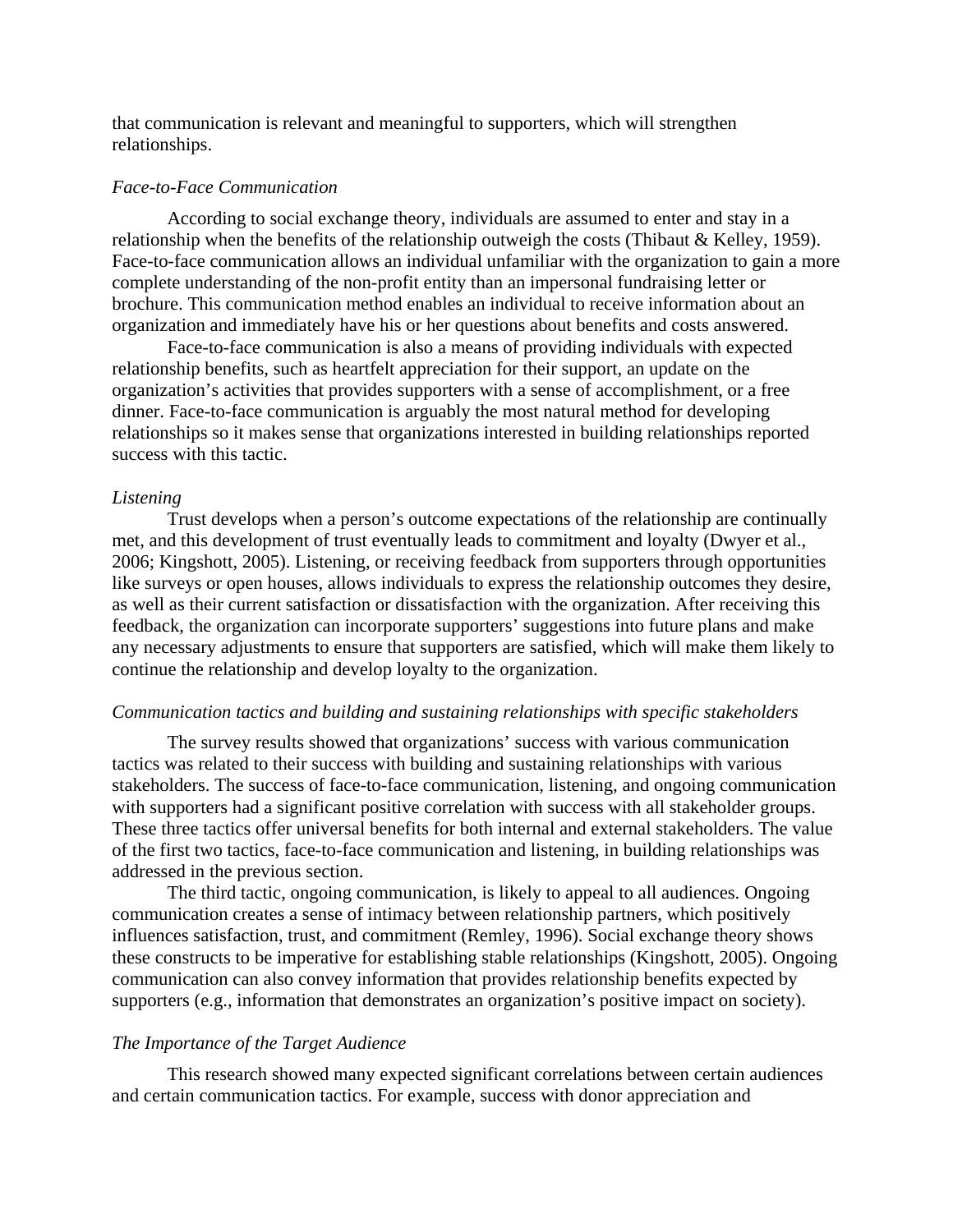recognition was associated with success with the three groups most likely to receive recognition: donors, corporations, and funding agencies. Success with newsletters was primarily associated with success with internal audiences (e.g., employees, donors/volunteers, board members) while success with annual reports was associated with success with a much broader audience (e.g., board members, community leaders, corporations, donors/volunteers, media).

## *Success of Communication Tactics and Types of Organizational Benefits*

The relationship-building success rates of different communication tactics were significantly correlated with the importance ratings of different stakeholder benefits provided by the organizations. Organizations that saw public recognition as an important benefit for supporters were likely to have success with tactics that could be use to publicly recognize donors and other supporters (e.g., database marketing, donor appreciation, annual reports, fundraising appeals, mailings, and newsletters). Success with communication tactics that are used to report financial information and provide financial accountability, such as advertising, fundraising appeals, mailings, and newsletters (Buckmaster, 2000), was correlated with organizations that viewed tax advantages as an important supporter benefits. The importance of personal satisfaction as a benefit for supporters was significantly correlated with the relationship-building success of only four tactics: donor appreciation, ongoing communication, fundraising appeals, and mailings. When altruism is the primary motivation for supporters, perhaps they experience satisfaction mainly from the knowledge that they are helping others.

## *Donor Appreciation and Recognition and Mailings*

The success of donor appreciation and recognition and mailings was correlated with the importance of all organizational benefits. Even though connection between donor appreciation and recognition practices and the benefit of public recognition makes the most sense, perhaps appreciation and recognition are such powerful motivators that they work even with people who are not expecting the benefit.

#### *Targeting Supporters' Desired Benefits*

When considering the connections between importance of supporter benefits and success of communication tactics, it is important to realize that non-profit organizations frequently offer more than one benefit to supporters.

# *Relationship Building and Length of Relationships with Supporters*

Patricia Gaffney's research (1996) illustrated that an organization needs to extend a relationship with a new donor for at least 18 months to make the investment in recruiting the donor worthwhile. Almost 91% of participating organizations reported an average length of relationships of longer than 18 months.

Grounded in social exchange theory, relationship-building tactics have been demonstrated to positively influence relationship outcomes with service recipients, donors, and volunteers (Bennett & Barkensjo, 2005; Bussell & Forbes, 2006; Weir & Hibbert, 2000). Therefore, it was expected that focusing on relationship building would be significantly positively correlated with length of relationship with supporters. However, this study did not find longer average relationships with donors and volunteers for organizations that rated relationship building as an important strategy.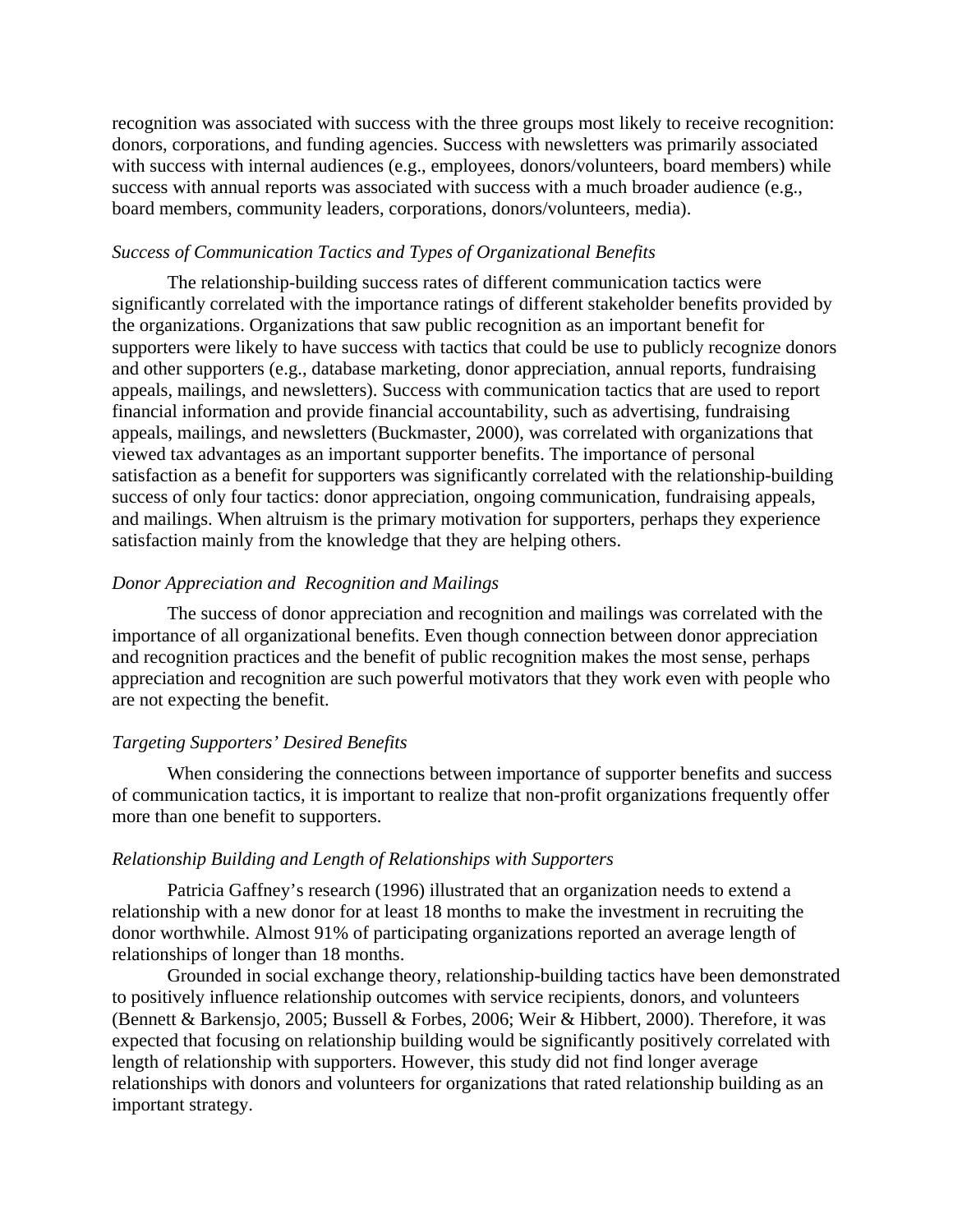# *Lack of Success with Communication Tactics*

Participating organizations overwhelmingly recognized the benefits of relationship building. However, these organizations did not universally report success with relationshipbuilding tactics such as database marketing, listening, face-to-face communication, and donor/volunteer appreciation. In fact between 9% and 29% of organizations did not even use the tactics. Organizations may recognize the value of relationship building but they may not have mastered how to integrate the concept into interactions with supporters. Difficulties could stem from financial, time, or technological constraints.

#### *Impact of Organizational Age*

It stands to reason that the age of an organization and average length of relationship with supporters are related to some degree. This study found a significant correlation between average relationship length and organizational age ( $r^2 = .125$ ,  $p < .01$ ,  $n = 212$ ). As discussed in the analysis of RQ1, 14% of organizations with more than 50 years of age did not report building relationships as an important organizational strategy. The oldest category of organizations reported the highest mean average relationship length with supporters (mean 3.63 on a 4-point scale) and a lower reliance on building relationships as an organizational strategy than younger organizations. Many older organizations are presumed to have already established stable supporter bases and may rely on factors other than relationship-building tactics, such as prominence in a region or organizational history, to sustain supporter relationships.

# *Post-Hoc Analysis*

A post-hoc analysis using regression revealed that the three organizational characteristics of income, age, and staff size influenced how organizations view relationship building. These factors explained 4% of the variance so while an organization's characteristics influence how the organization views relationship building, there are also other contributing factors, including the view of the organization's leadership, overall staff expertise, level of competition faced by an organization, and characteristics of an organization's supporters.

Organizational age was found to be a significant predictor of an organization's view of relationship building. As an organization increased in age, the organization's view of the importance of relationship building was likely to decrease by a corresponding amount. This result supports the research's previous conclusion that older organizations, as a whole, were less likely to rely on relationship-building tactics because they had already established stable relationships with supporters.

#### *Implications for Non-profit Organizations*

This research demonstrated that non-profit organizations, as a whole, recognized relationship building as a valuable organizational strategy. Organizations are encouraged to adopt database marketing, face-to-face communication, and listening, as these were the communication tactics considered most successful by organizations interested in building and sustaining relationships with supporters. When deciding on which tactics to adopt, organizations should consider the intended audience of the tactic. The research found that face-to-face communication, listening, and ongoing communication with supporters were likely to be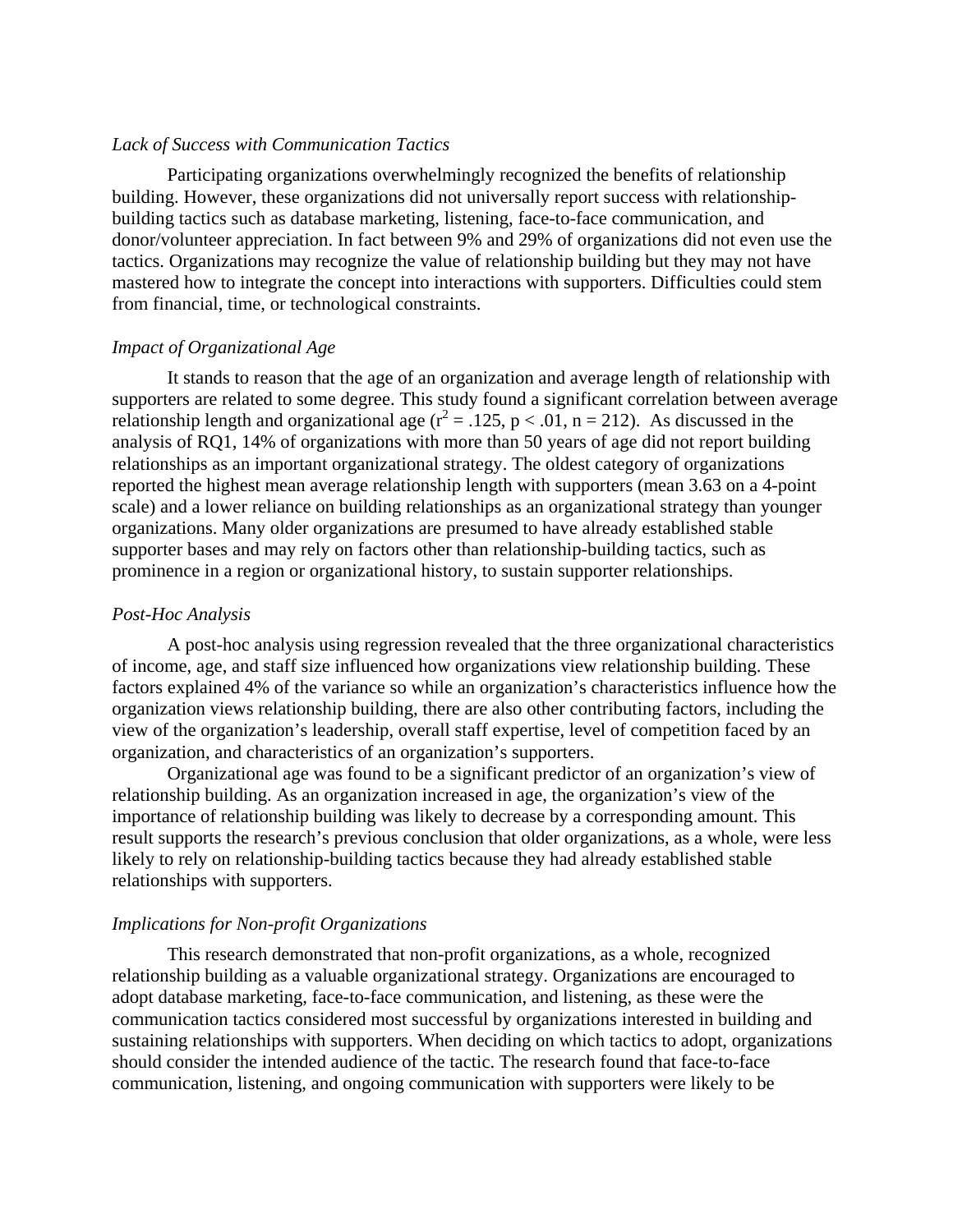successful with all organizational stakeholders. Other communication tactics were shown to have varying rates of success depending on the target stakeholder group.

For success, organizations should also consider the relationship benefits that their supporters expect and tailor tactics to fulfill those benefits and promote relationship satisfaction. Donor/volunteer appreciation and recognition and mailings to supporters were considered successful in reaching supporters regardless of the benefits that they valued. Other communication tactics appealed to different groups of supporters at varying levels of success.

Despite this research's failure to demonstrate a connection between length of relationship with supporters and relationship building as a strategy, non-profit organizations are encouraged to consider this approach. Every non-profit supporter evaluates the cost and rewards of participating in a relationship with the organization. When benefits outweigh the costs, supporters are satisfied and likely to maintain the relationship (Dainton & Zelley, 2003). Integrated marketing communications stands to positively impact relationship satisfaction by ensuring that supporters receive the benefits they expect.

Emphasis on relationship building is thought to have more of a benefit for organizations with less established supporter relationships, such as younger organizations or organizations undergoing recent change. While the approach is beneficial for all non-profit organizations, these organizations stand to have more to gain.

#### **Suggestions for Future Research**

This study demonstrates the opportunity for further research to be conducted about nonprofit organizations' use of integrated marketing communications and relationship-building tactics. This study examined the success of communication tactics from the perception of organizational leaders. A study involving the stakeholders of non-profit organizations would provide additional information, perhaps more reliable, about the success of communication tactics. A survey or a series of focus groups could be conducted with individuals on the receiving end of communication to determine which tactics they found most beneficial. By involving an organization's supporters in the research, a more accurate representation of the strength of relationships would be obtained.

Another recommendation for future research is to expand the variety of non-profit organizations examined. These research results may have been influenced by the type of organizations that participated in the survey. Participating organizations did not accurately represent the national population of  $501(c)(3)$  public charities, as the survey received a higher response rate from organizations with annual revenues greater than \$1 million dollars than organizations in other revenue categories.

# **Table 5.1: Importance of Relationship Building (RB) as an Organizational Strategy and Organizational Characteristics**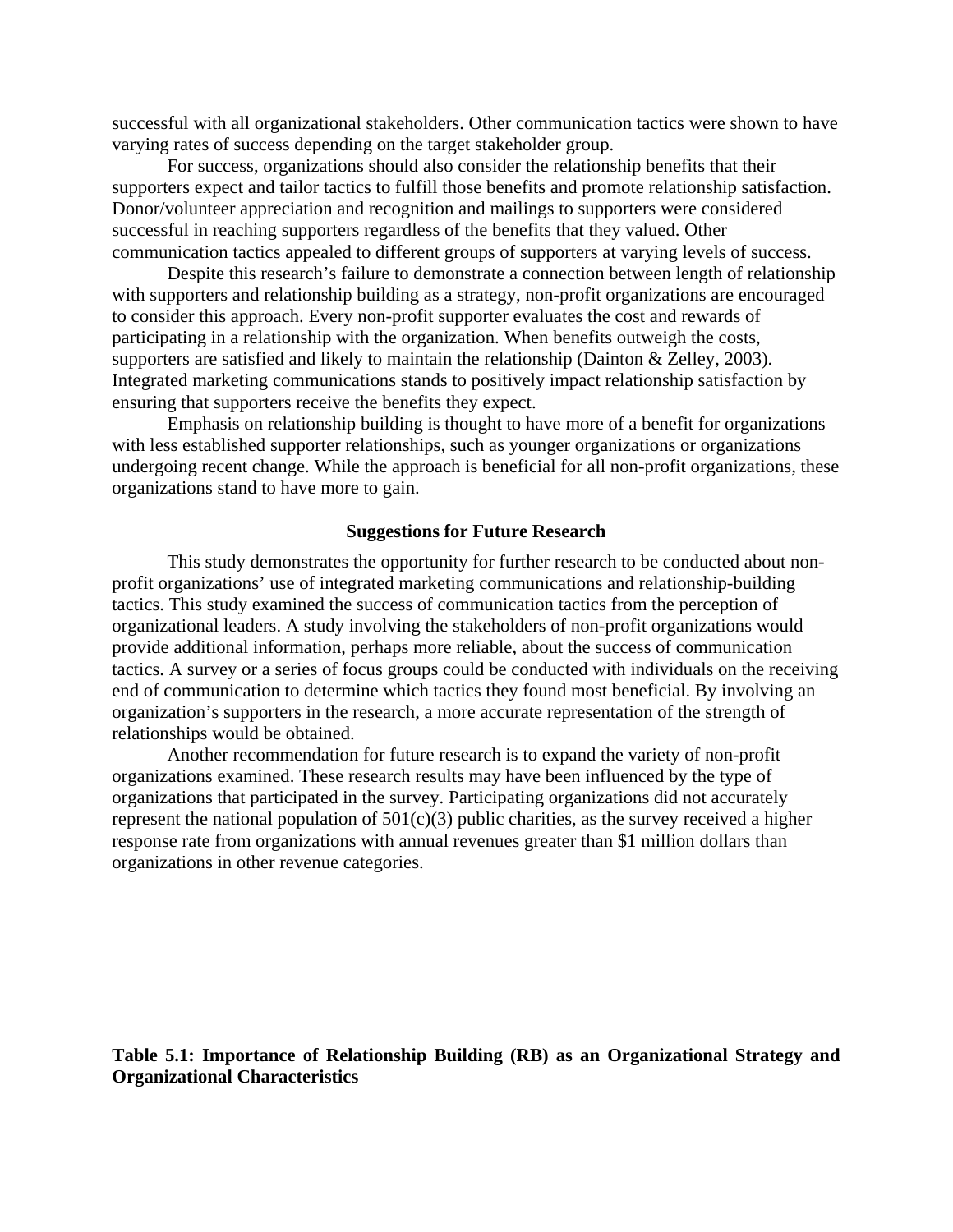|                         | <b>Importance of Annual revenue</b><br>RB |         | Age      | Number of employees |
|-------------------------|-------------------------------------------|---------|----------|---------------------|
| <b>Importance of RB</b> |                                           | $.145*$ | $-.101$  | .091                |
| <b>Annual revenue</b>   |                                           |         | $.246**$ | $.720**$            |
| Age                     |                                           |         |          | $.298**$            |

\* Correlation is significant at the 0.05 level (2-tailed).

\*\* Correlation is significant at the 0.01 level (2-tailed).

# **Table 5.2: Importance of Relationship Marketing (RM) and Success of Communication Tactics**

|                  | Impor<br><b>RM</b> | <b>Advert</b> | <b>Database</b> | <b>Donor</b><br>appr | $F$ -to- $F$<br>comm | <b>Listening</b> | Ongoing<br>comm |
|------------------|--------------------|---------------|-----------------|----------------------|----------------------|------------------|-----------------|
| Imp.RM           |                    | .075          | $.140*$         | .114                 | $.179*$              | $.153*$          | .098            |
| <b>Advert</b>    |                    |               | $.287**$        | $.183**$             | $.168*$              | .052             | $.181*$         |
| Data             |                    |               |                 | $.216**$             | .199*                | $.252**$         | $.294**$        |
| Donor app        |                    |               |                 |                      | $.403*$              | .289**           | .397**          |
| $F$ -to- $F$     |                    |               |                 |                      |                      | .449**           | $.460**$        |
| <b>Listening</b> |                    |               |                 |                      |                      |                  | $.594**$        |

|                      |                         | Ann.report                                                 | <b>Emails</b> | <b>Fundraising</b> | <b>Mail</b> | <b>Newsletter</b> | <b>Tele</b>  |
|----------------------|-------------------------|------------------------------------------------------------|---------------|--------------------|-------------|-------------------|--------------|
|                      | <b>Importance of RM</b> | .008                                                       | .096          | .087               | .088        | .123              | $-.049$      |
| <b>Advertising</b>   |                         | $.173*$                                                    | .032          | $.180*$            | .097        | .112              | $.220**$     |
| <b>Database</b>      |                         | $.151*$                                                    | $.246**$      | .117               | $.255**$    | $.179*$           | .136         |
| <b>Donor</b>         |                         | $.302**$                                                   | $.142*$       | $.375*$            | $.372**$    | $.338**$          | .043         |
| <b>Face-to-Face</b>  |                         | $.283**$                                                   | $.204**$      | $.335*$            | $.256**$    | .359**            | .014         |
| <b>Listening</b>     | communication           | .193**                                                     | $.376**$      | .090               | $.179**$    | $.201**$          | $-.010$      |
| Ongoing              |                         | $.276**$                                                   | $.344**$      | $.279**$           | $.324**$    | .419**            | .007         |
| <b>Annual report</b> |                         |                                                            | .073          | $.313**$           | $.321**$    | $.293**$          | $.170*$      |
| <b>Emails</b>        |                         |                                                            |               | .000               | .133        | $.143*$           | .041         |
|                      | <b>Fundraising</b>      |                                                            |               |                    | $.566**$    | $.287**$          | .102         |
| <b>Mailings</b>      |                         |                                                            |               |                    |             | $.431**$          | .084         |
| <b>Newsletters</b>   |                         |                                                            |               |                    |             |                   | $-.026$      |
|                      |                         | * Correlation is significant at the 0.05 level (2-tailed). |               |                    |             |                   |              |
| $**$                 | Correlation             | is                                                         | significant   | the<br>at          | 0.01        | level             | $(2-tailed)$ |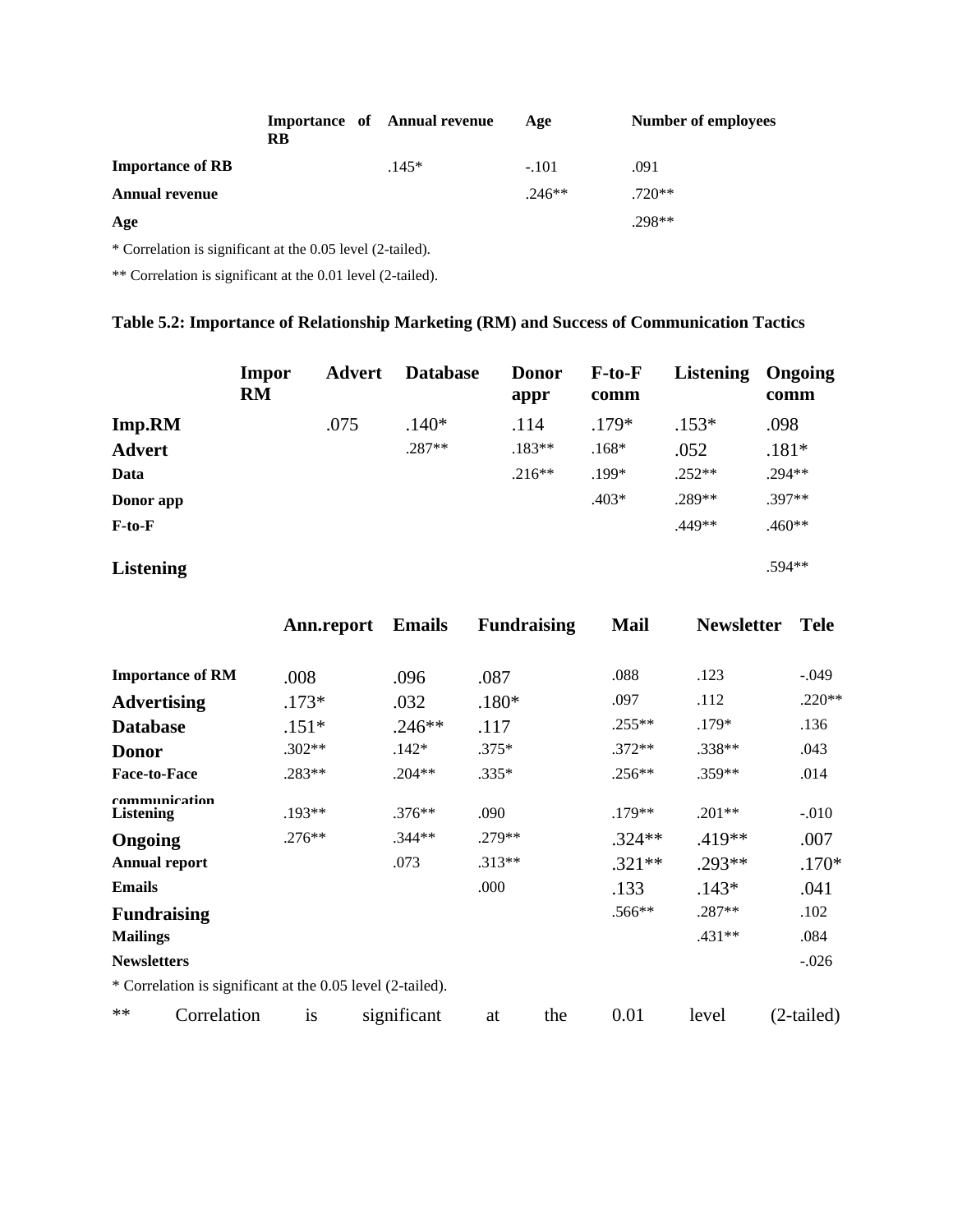|                            | <b>Communit</b> | Corp    | Donors/  |                 |               | Govern   | Medi              | <b>Other</b>      |
|----------------------------|-----------------|---------|----------|-----------------|---------------|----------|-------------------|-------------------|
|                            | V               |         |          | <b>Employee</b> | <b>Fundin</b> |          | Я                 |                   |
| <b>Board</b>               | $.280**$        | $.226*$ | $.268**$ | $.260**$        | $.194**$      | $.174*$  | .104              | .133              |
| Communit<br>y leaders      |                 | $357**$ | $.207**$ | $.177**$        | $.285**$      | .482**   | $.425*$<br>$\ast$ | $.186*$<br>$\ast$ |
| Corpor(s)                  |                 |         | $.318**$ | $.214**$        | $.286**$      | $.314**$ | $.355*$           | $.161*$           |
| Donors/<br>volunteers      |                 |         |          | $.212**$        | $.203**$      | .096     | $.274*$<br>$\ast$ | $.276*$<br>$\ast$ |
| <b>Employees</b>           |                 |         |          |                 | $.396**$      | $.243**$ | $.170*$           | $.185*$           |
| <b>Funding</b><br>agencies |                 |         |          |                 |               | $.397**$ | $.302*$<br>$\ast$ | $.357*$<br>$\ast$ |
| Govern.<br>officials       |                 |         |          |                 |               |          | $.292*$<br>$\ast$ | $.259*$<br>$\ast$ |
| <b>Media</b>               |                 |         |          |                 |               |          |                   | $.276**$          |

# **Table 5.3: Success of Communication Tactics and Success with Stakeholder Groups**

|                             | <b>Service</b><br>Potenti | Advert         | Data<br>market | <b>Donor</b><br>apprec | $F-to-F$ | <b>Listen</b> | Ongoing           |          |
|-----------------------------|---------------------------|----------------|----------------|------------------------|----------|---------------|-------------------|----------|
|                             | al<br>donors/             | recipient<br>S |                |                        |          | comm          |                   | comm     |
|                             | volun                     |                |                |                        |          |               |                   |          |
| <b>Board</b>                | $.233*$                   | .080           | $.164*$        | .125                   | $.159*$  | $.143*$       | $.195*$           | $.307**$ |
| <b>Community</b><br>leaders | $.241**$                  | .121           | $.215*$        | .085                   | $.182*$  | $.271**$      | $.313*$<br>$\ast$ | $.332*$  |
| Corporation                 | $.355***$                 | $.230**$       | .124           | $.156*$                | $.292**$ | $.228**$      | $.213*$           | $.219**$ |
| Donors/<br>volunteers       | $.620**$                  | .095           | .098           | $.207**$               | $.412**$ | $.323**$      | $.195*$<br>$\ast$ | $.468**$ |
| <b>Employees</b>            | .115                      | $.383**$       | $.175*$        | $.139*$                | $.168*$  | $.276**$      | $.201*$           | 238**    |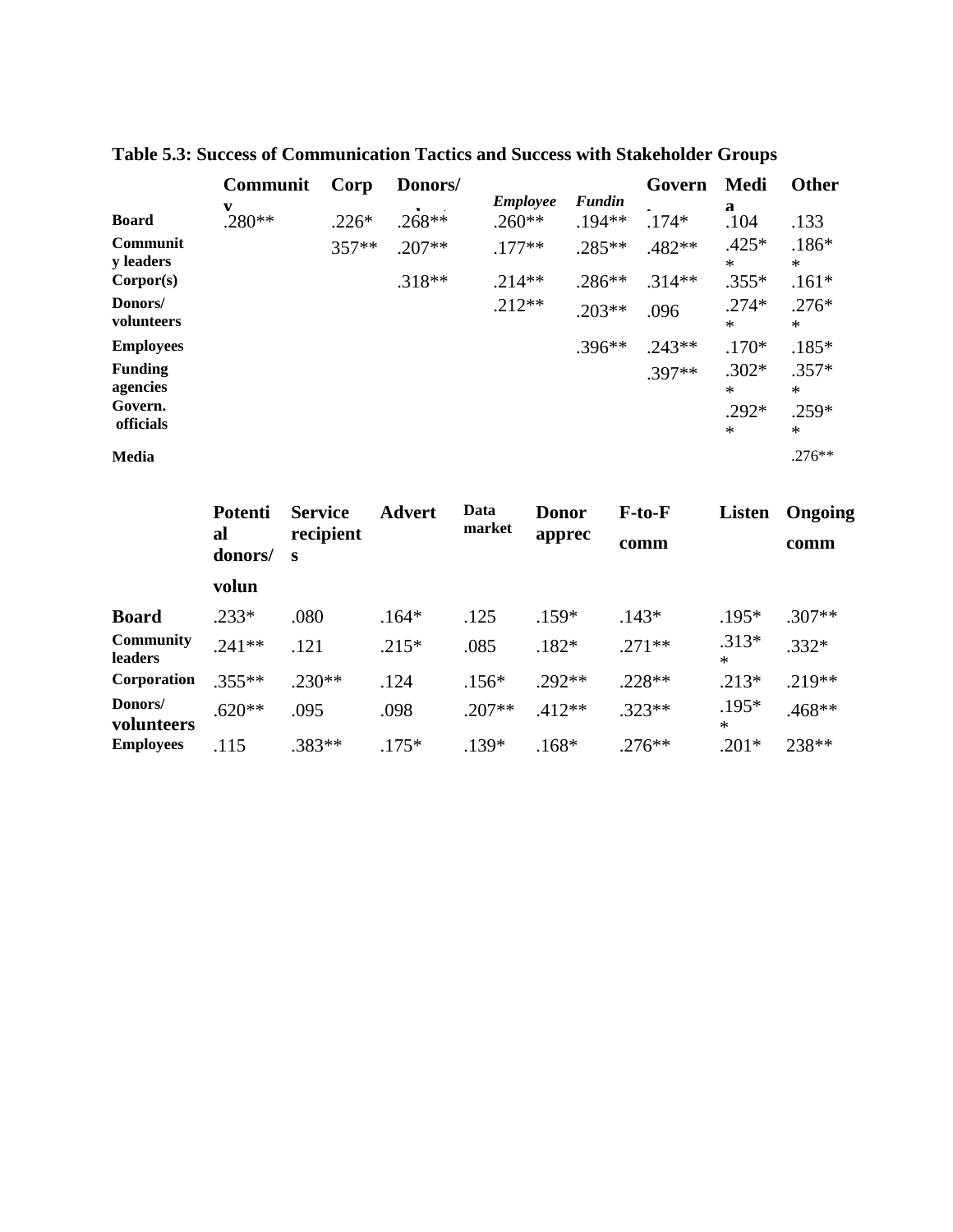# **Table 5.3 continued**

|                                                    | Potentia<br>I donors/ | <b>Service</b><br>recipients | <b>Advert</b> | Database<br>market | <b>Donor</b><br>app  | F-to-F<br>comm    | <b>Listen</b>    | Ongoing<br>comm    |
|----------------------------------------------------|-----------------------|------------------------------|---------------|--------------------|----------------------|-------------------|------------------|--------------------|
|                                                    | voluntee<br>rs        |                              |               |                    |                      |                   |                  |                    |
| <b>Funding</b><br>agencies                         | $.331**$              | $.283**$                     | $.263**$      | .097               | $.200**$             | $.276**$          | $.280**$         | .229**             |
| Government<br>officials                            | $.210**$              | $.170*$                      | .123          | $.188**$           | $.176*$              | $.192*$           | .238**           | $.214**$           |
| <b>Media</b>                                       | $.311**$              | .071                         | $.360**$      | $.160*$            | $.263**$             | $.233**$          | $.230**$         | $.294**$           |
| Other<br>non-<br>profits                           | $.307**$              | $.169*$                      | .032          | $.166*$            | .107                 | $.162*$           | $.262**$         | $.271**$           |
| <b>Potential</b><br>donors/                        |                       | $.237**$                     | $.175*$       | $.314*$            | $.392**$             | $.377**$          | $.270**$         | $.361**$           |
| <b>Volunteers</b><br><b>Service</b><br>recipients  |                       |                              | .123          | .075               | $.212**$             | $.209**$          | $.256**$         | 193**              |
| <b>Advertising</b><br><b>Database</b><br>marketing |                       |                              |               | $.287**$           | $.183**$<br>$.216**$ | $.168*$<br>.199** | .052<br>$.252**$ | $.181*$<br>$.294*$ |
| <b>Donor</b><br>appreciatio                        |                       |                              |               |                    |                      | .403              | .289**           | $.397**$           |
| Face-to-face<br>communica                          |                       |                              |               |                    |                      |                   | .449**           | $.460**$           |
| <b>Listening</b>                                   |                       |                              |               |                    |                      |                   |                  | .594**             |

|                                         | <b>Annual</b> | <b>Emails</b> | <b>Fundraising</b> | <b>Mailings</b> | <b>Newsletters</b> | <b>Telemarketing</b> |
|-----------------------------------------|---------------|---------------|--------------------|-----------------|--------------------|----------------------|
| <b>Board</b>                            | $.177*$       | $.156*$       | $.303**$           | $.244**$        | $.158*$            | .039                 |
| <b>Community</b><br>leaders             | $.270**$      | $.177*$       | .115               | .127            | .104               | .124                 |
| <b>Corporations</b>                     | $.280**$      | .122          | .298**             | $.290**$        | $.246**$           | .088                 |
| Donors/                                 | $.192**$      | $.144*$       | .477**             | $.426**$        | $.387**$           | .051                 |
| <b>Volunteers</b><br><b>Employees</b>   | $.151*$       | .108          | .131               | $.155*$         | $.227**$           | .022                 |
| <b>Funding</b>                          | $.270**$      | .036          | $.315**$           | $.211**$        | $.265***$          | .030                 |
| agencies<br>Government<br>officials     | $.256**$      | .096          | .025               | .112            | .085               | .032                 |
| <b>Media</b>                            | .288**        | .126          | $.223*$            | $.254**$        | .132               | .069                 |
| <b>Other</b><br>non-                    | .126          | $.215**$      | $.161*$            | $.210**$        | $.290**$           | .046                 |
| <b>Potential</b>                        | $.301**$      | $.218**$      | .456*              | .419**          | $.290**$           | .102                 |
| donors/<br><b>Service</b><br>recipients | .068          | $.201**$      | .121               | .122            | $.140*$            | .002                 |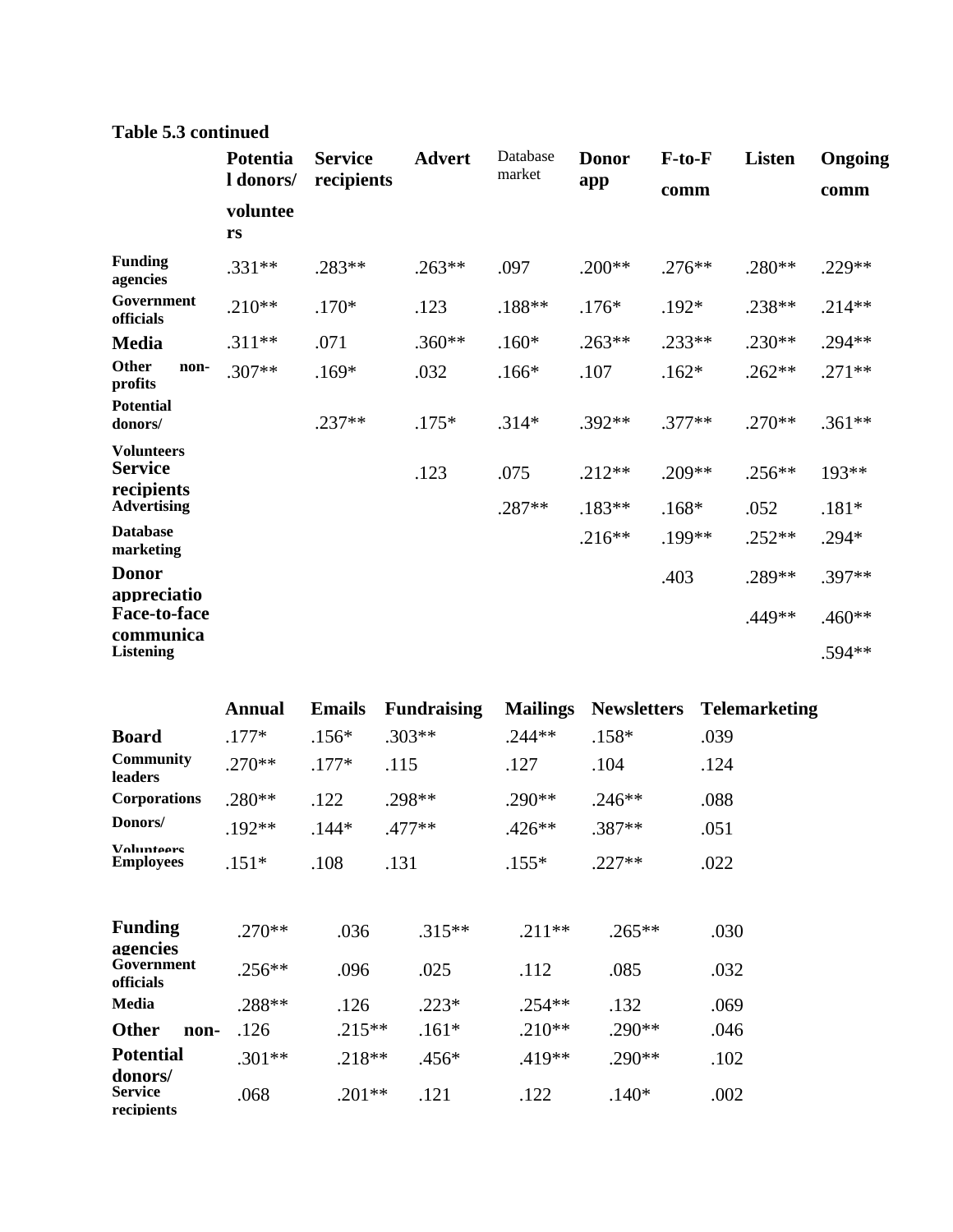| <b>Advertising</b>                   | $.173*$  | .032     | $.180*$  | .097     | .112     | $.220**$ |
|--------------------------------------|----------|----------|----------|----------|----------|----------|
| <b>Database</b><br>marketing         | $.151*$  | $.246**$ | .117     | $.255**$ | $.179*$  | .136     |
| <b>Donor</b><br>appreciation         | $.302**$ | $.142*$  | $.375**$ | $.372**$ | $.338**$ | .043     |
| <b>Face-to-Face</b><br>communication | $.283**$ | $.204**$ | $.335**$ | $.256**$ | $.359**$ | .014     |
| <b>Listening</b>                     | $.193**$ | $.376**$ | .090     | $.179**$ | $.201**$ | $-.010$  |
| Ongoing<br>communication             | $.276**$ | $.344**$ | $.279**$ | $.324**$ | $.419**$ | .007     |
| <b>Annual</b>                        |          | .073     | $.313**$ | $.321**$ | $.293**$ | $.170*$  |
| <b>Emails</b>                        |          |          | .000     | .133     | $.143*$  | .041     |
| <b>Fundraising</b><br>appeals        |          |          |          | $.566**$ | $.287*$  | .102     |
| <b>Mailings</b>                      |          |          |          |          | $.431**$ | .084     |
| <b>Newsletters</b>                   |          |          |          |          |          | $-.026$  |
|                                      |          |          |          |          |          |          |

\* Correlation is significant at the 0.05 level (2-tailed).

\*\* Correlation is significant at the 0.01 level (2-tailed).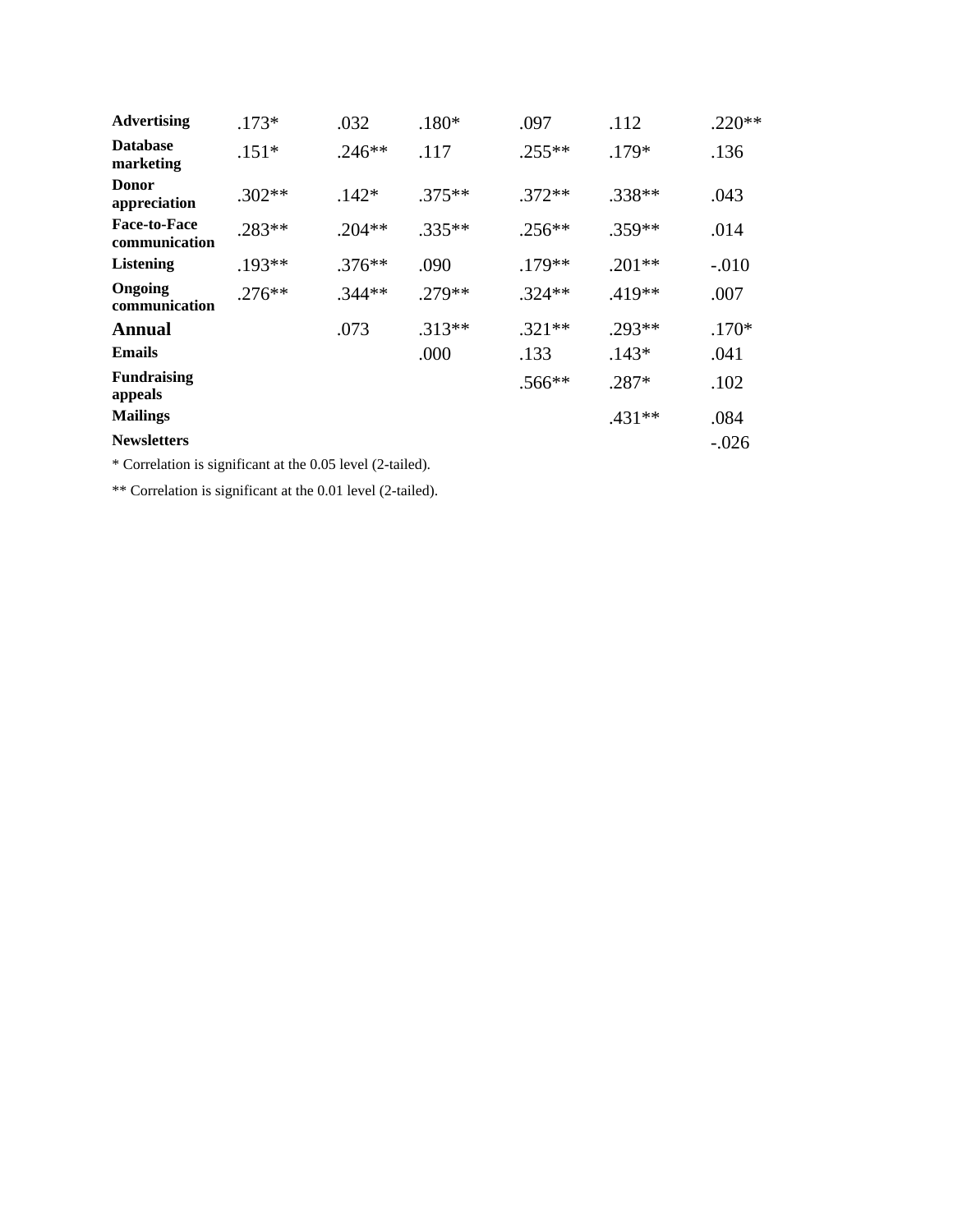#### **Table 5.4: Success of Communication Tactics and Importance of Supporter Benefits**

|                                              | <b>Personal</b> | Public  | <b>Social</b> | <b>Tax</b>           | <i><b>Advertise</b></i> | <b>Database</b>      | <b>Donor</b>        | $F$ -to- $F$        |
|----------------------------------------------|-----------------|---------|---------------|----------------------|-------------------------|----------------------|---------------------|---------------------|
|                                              | sat             | recog   | aff           | advanta<br>ge        |                         | marketing            | apprec              |                     |
| <b>Personal</b>                              |                 | $.142*$ | .095          | $.210**$             | .041                    | .104                 | $.234**$            | .103                |
| <b>Public</b><br>recognitio<br><b>Social</b> |                 |         | $.576**$      | $.314**$<br>$.217**$ | .132<br>.099            | $.217**$<br>$.286**$ | $.217**$<br>$.143*$ | $.157*$<br>$.187**$ |
| Tax                                          |                 |         |               |                      | $.175*$                 | .096                 | $.160*$             | $.221**$            |

|                        | Listening | <i><b>Ongoing</b></i> |          |      | <b>Annual Emails Fundraising Mailings</b> |          | <b>Newsletters</b> | Telemark |
|------------------------|-----------|-----------------------|----------|------|-------------------------------------------|----------|--------------------|----------|
|                        |           | comm                  | reports  |      |                                           |          |                    |          |
| <b>Personal</b>        | .116      | $.176*$               | .113     | .074 | $.227**$                                  | $.138*$  | .051               | .077     |
| <b>Public</b><br>recog | .097      | .130                  | $.321**$ | .136 | $.148*$                                   | $.260**$ | $.220**$           | .027     |
| <b>Social affil</b>    | .077      | .100                  | $.227**$ | .104 | .132                                      | $.206*$  | $.155*$            | .132     |
| Tax Advan              | .002      | $.222**$              | $.201**$ | .067 | $.304**$                                  | $.170*$  | $.254**$           | .112     |

\* Correlation is significant at the 0.05 level (2-tailed).

\*\* Correlation is significant at the 0.01 level (2-tailed).

**Table 5.5: Importance of Relationship Building (RB) as an Organizational Strategy and Length of Relationship with Donors/Volunteers** 

# **Importance of RB** .035

\* Correlation is significant at the 0.05 level (2-tailed).

\*\* Correlation is significant at the 0.01 level (2-tailed).

#### **Table 5.6: Summary of Linear Regression Analysis for Variables Predicting an Organization's View of Relationship Building**

| <b>Variable</b>       | B         | SE B | B       |
|-----------------------|-----------|------|---------|
| <b>Annual Revenue</b> | .173      | .264 | .173    |
| Age                   | $-142$    | .098 | $-147*$ |
| Number of Employees   | 9.230E-03 | .086 | .011    |
| * p < 0.05            |           |      |         |